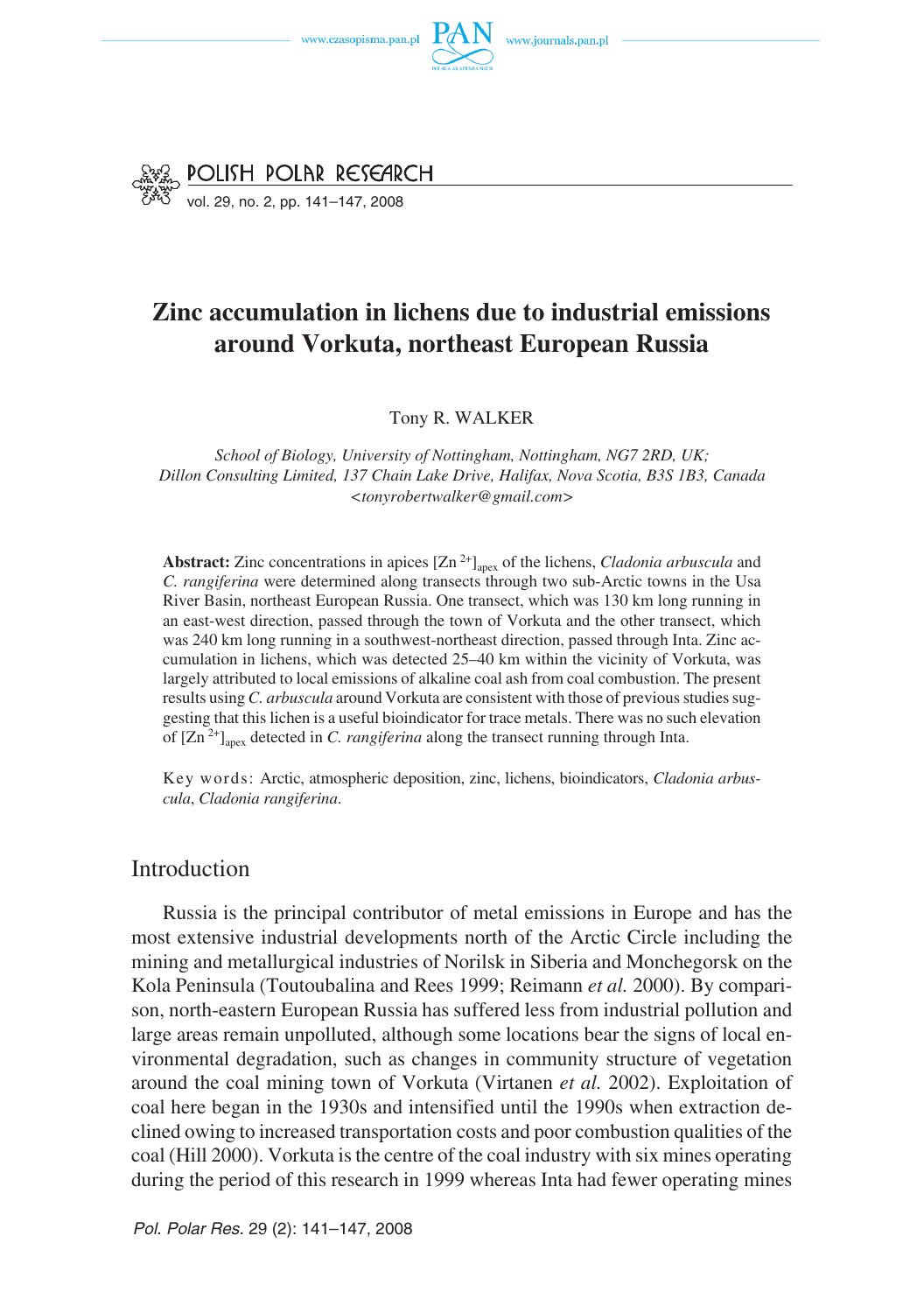

in 1998 and a comparatively smaller coal mining industry. Coal mining and com− bustion for power generation have been the principal sources of heavy metal pollu− tion in the region; with Vorkuta being the highest emitter and suffering a legacy of pollution impacts resulting from the deposition of alkaline fly ash (Solovieva *et al.* 2002; Walker *et al.* 2003a, b; Walker 2005). An inventory of pollutants emitted from both towns has been summarized by Solovieva *et al.* (2002).

Mat−forming terricolous lichens are important components of plant communi− ties in high latitudes, where they contribute to nutrient cycling and secondary pro− duction, such as grazing (Longton 1997). Lichens are primarily dependant on at− mospheric sources for nutrients and therefore readily accumulate atmospheric contaminants, such as metals (Nash and Gries 1995). Therefore, they are amongst the most pollution sensitive receptors in terrestrial ecosystems (Richardson 1988). Spatial variation in the chemical composition of lichens has been widely used to monitor environmental quality as a result of industrial activities including situated around coal−fired power stations (Gonzalez and Pignata 1997; Walker and Pystina 2006; Walker *et al.* 2006a). The principle source of electrical power used in the town in this study is generated by coal−fired power stations.

The present research aimed at assessing the extent of zinc deposition due to lo− cal sources around Vorkuta and Inta in the Komi Republic, northeast European Russia using the lichens *Cladonia arbuscula* and *C. rangiferina* along a transect passing through both towns. This region spans the sub−Arctic taiga forest and tun− dra ecotones and has already been identified as a significant source of metal emis− sions mainly as a result of coal fired power stations in the towns of Vorkuta and to a lesser extent Inta (Solovieva *et al.* 2002; Walker *et al.* 2003a, b; Walker 2005; Walker *et al.* 2006b). The study provided an opportunity to further evaluate the use of terricolous lichens as bioindicators of metal deposition (Walker *et al.* 2003b, 2006a).

### Materials and methods

Transects for sampling lichens were established that passed through the towns of Transects for sampling lichens were established that passed through the towns of Vorkuta (67°30'N, 64°05'E) and through Inta (66°03'N, 60°10'E). Inta was chosen for the second transect study because it also has a large coal industry and is currently the second most largest coal producing town in the region. These sampling locations and transects have been illustrated and described in greater detail elsewhere (see Fig. 1; Walker *et al.* 2003a, b). The transect passing through Vorkuta was approxi− mately 130 km long and oriented west−east; characterized by *Betula nana* L. shrub tundra along its entire length. The transect passing through Inta was 240 km long and oriented southwest−northeast spanning taiga forest and tundra ecotones. Mean an− nual precipitation for Vorkuta and Inta is 518 and 473 mm respectively and south westerly winds prevail in the region.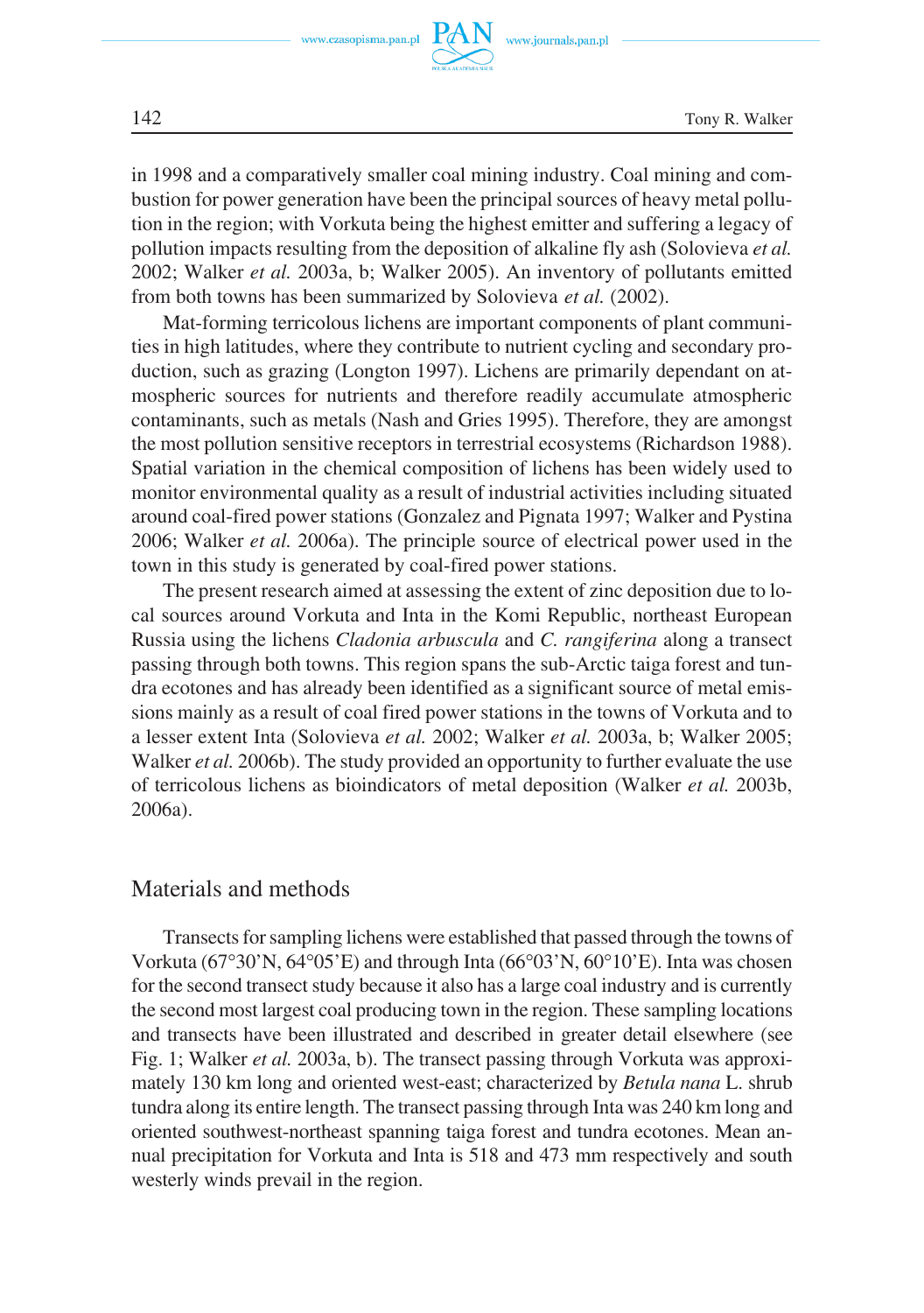

Zinc accumulation in lichens 143



Fig. 1. Pechora region showing sampling transects through the towns of Vorkuta and Inta.

Six sampling sites were selected along each of the transects. Originally nine sampling sites had been chosen along the Inta transect (reflecting its greater length) but the availability of *C. rangiferina* along this transect was limited partly due to the lack of suitable lichen heath habitat in the area. At each site, three sub−sites were selected, 1 km apart, at which six replicate samples of lichen were collected at distances 10–20 m apart in open areas in order to minimize tree canopy effects; these were usually inter−tree positions in open forest, or in tundra. Most sites were in wilderness areas remote from roads. Terricolous mat−forming lichens *C. arbuscula* (Wallr.) Flot. and *C. rangiferina* (L.) F.H.Wigg. were collected at sub−sites to provide biomarkers for atmospheric deposition and because of their abundance in shrub tundra and taiga forest. Lichen samples were air−dried in the abundance in shrub tundra and taiga forest. Lichen samples were air-dried in the field, sealed in LDPE containers and stored at 4°C until analysis. Powder-free LDPE gloves were worn when handling lichens in the field and the laboratory to minimise contamination. Lichens were rehydrated overnight by exposure to wa− minimise contamination. Lichens were rehydrated overnight by exposure to wa-<br>ter-saturated air (over water in a desiccator) at 4°C, then fully saturated by spraying lightly with deionised water and cleaned of extraneous debris using forceps.<br>Samples were dried overnight at 80°C and then weighed, where c. 100 mg of apical Samples were dried overnight at  $80^{\circ}$ C and then weighed, where c. 100 mg of apical Samples were dried overnight at 80°C and then weighed, where c. 100 mg of apical (5 mm) tissue was digested to dryness in 1 mL of concentrated HNO<sub>3</sub> at 175°C. The residue was dissolved in 10 mL 1 M HNO<sub>3</sub> and appropriate quantities of ionis− ation suppressant and releasing agent  $(CsC1<sub>2</sub>, LaC1<sub>2</sub>)$  added. Zinc was selected be– cause it was one of several trace metals found to contaminate snow and soils lo−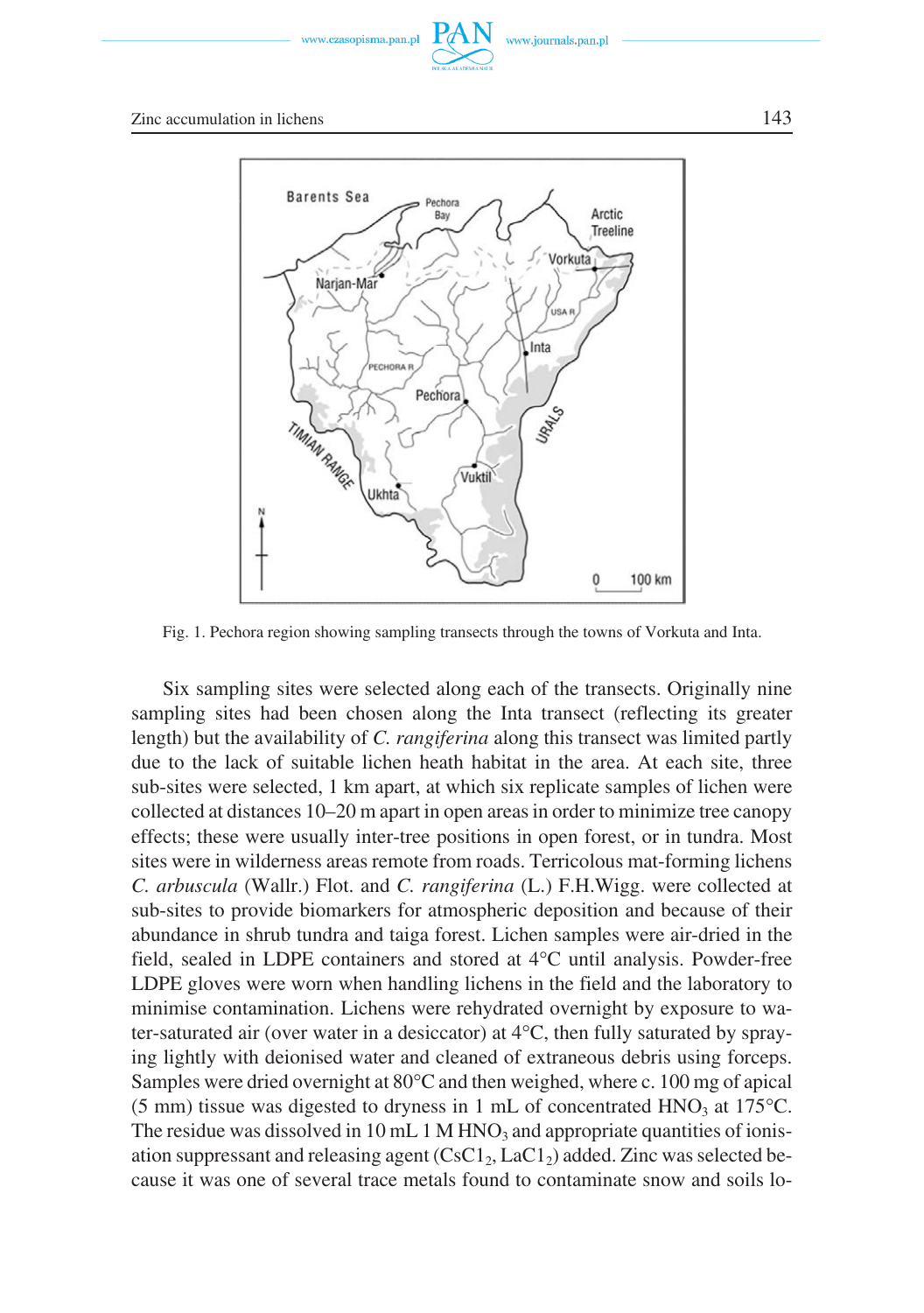

cally in the survey region (see Walker *et al.* 2003a; Walker 2005) and was mea− sured by flame atomic absorption spectrophotometry (FAAS); concentrations were recalculated in relation to the mass of dried apical lichen tissue to allow direct comparison with the solution data (see Walker *et al.* 2003b).

Genstat and Minitab were used to perform standard statistical analyses (ANOVA, correlation analysis and linear regression).

## Results and discussion

Collections of *C. arbuscula* was complete at all six sites along the Vorkuta transect despite mat−forming lichen cover being generally poor in the region due to heavy grazing and trampling by reindeer (Crittenden 2000). Along the Inta transect collections of *C. rangiferina* were made as *C. arbuscula* was less abun− dant along this transect. Whilst no attempt was made to compare absolute concen− trations between the two lichen species they were chosen based on their availabil− ity along each transect. Therefore the results of this study may be used as a proxy for indicating localized perturbations of Zn concentrations. There was significant localized higher  $[Zn^{2+}]$ <sub>apex</sub> in *C. arbuscula* in the vicinity of Vorkuta (*P* <0.001). For example the highest concentration of  $[Zn^{2+}]<sub>anex</sub>$  in *C. arbuscula* were found at the two sites closest to the town (see Fig. 2a). Previous studies found no such local− ized elevated concentrations in  $[Zn^{2+}]$ <sub>apex</sub> in *C. stellaris* around Inta, but it was strongly related to latitude (Walker *et al.* 2003b). It is possible that the apparent lack of any Zn perturbation around Inta may be due to lower sampling density

Table 1

| Location                                                | Species        | [Z <sub>n</sub> ]<br>$(\mu g g^{\text{-}1})$ | Study                                      |
|---------------------------------------------------------|----------------|----------------------------------------------|--------------------------------------------|
| Vorkuta (Transect) (coal mining)                        | C. arbuscula   | $16 - 55$                                    | This study                                 |
| Inta, NE European Russia (coal mining)                  | C. rangiferina | $15 - 34$                                    | This study                                 |
| Inta, NE European Russia (coal mining)                  | C. stellaris   | $9 - 32$                                     | Walker et al. (2003b)                      |
| Gusum, Sweden (steel foundry)                           | C. rangiferina | $55 - 75$                                    | Folkeson and<br>Andersson-Bringmark (1988) |
| SE Ohio, USA (coal mining)                              | Cladonia sp.   | $27 - 42$                                    | Lawrey and Rudolf (1975)                   |
| Ontario, Canada, Uranium mines<br>$(0.5-30 \text{ km})$ | $C.$ mitis     | $13 - 22$                                    | Fahselt et al. (1995)                      |
| Delaware Gap, USA (zinc smelter)                        | Cladonia sp.   | $61 - 80$                                    | Nash (1975)                                |
| Northwest Territories, Canada                           | Cladonia sp.   | $7 - 55$                                     | Puckett (1978)                             |
| Northwest Territories, Canada                           | Cladonia sp.   | $16 - 25$                                    | Puckett and Finegan (1980)                 |
| Bellsund area, Spitsbergen                              | Cladonia sp.   | $29 - 39$                                    | Jóźwik (1990)                              |
| High Point Park, New Jersey, USA                        | C. rangiferina | $7 - 16$                                     | Glenn <i>et al.</i> (1991)                 |

Comparison of  $[Zn^{2+}]$ <sub>apex</sub> (μg g<sup>-1</sup>) in *Cladonia* spp. from high latitude industrial and pristine areas. Grey shading indicates industrial areas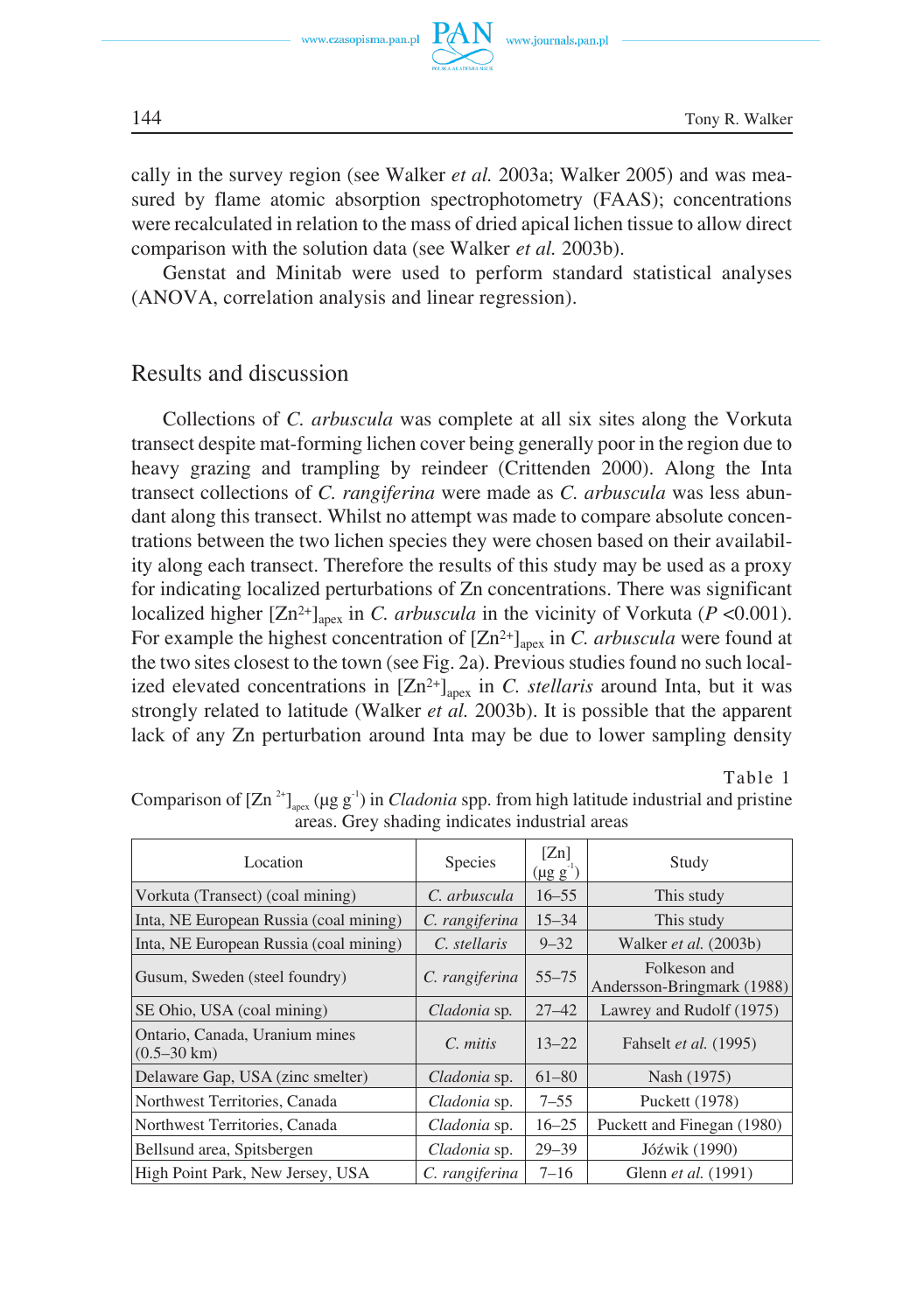



Fig. 2. Variation in  $[Zn^{2+}]$ <sub>apex</sub> in *Cladonia arbuscula* ( $\triangle$ ) along the transect passing through Vorkuta (a) and *C. rangiferina*  $\bigcirc$  along the transect passing through Inta (b). Plotted values are means  $\pm 1$  SE  $(n = 18)$ . Note the different scales used for both plots.

along this transect, although local collections of *C. rangiferina* were attempted, their availability was scarce. Despite the lower sampling density along the Inta transect collections of *C. rangiferina* around Inta (Fig. 2b) did not show an appar− ent relationship between  $[Zn^{2+}]_{\text{anex}}$  and latitude unlike collections of *C. stellaris* in a previous study (Walker *et al.* 2003b). Variation in [Zn<sup>2+</sup>]<sub>apex</sub> in *C. arbuscula* around Vorkuta correlates well with other pollution signals from earlier work re− lating to snow ( $[SO_4^2]_{\text{snow}}$ ,  $[Ca^{2+}]_{\text{snow}}$ ,  $[K^+]_{\text{snow}}$ , pH); metal contamination in soil and  $[N]_{\text{anex}}$  in lichens ( $r = 0.90$ ,  $P < 0.01$ ,  $n = 6$ ) (Walker *et al.* 2003a, b).

The concentration ranges presented in Table 1 are in broad agreement with previous studies but any discrepancies may reflect physiological differences be− tween lichens or method of analyses. Therefore, it was not the intent of this study to make direct inter comparisons of Zn concentrations between different species but rather to use Zn concentrations in lichens as a proxy to detect elevated levels around industrial sites. The lowest concentrations of  $[Zn^{2+}]$ <sub>apex</sub> were comparable with other studies in pristine locations (see Table 1), whilst elevated concentra−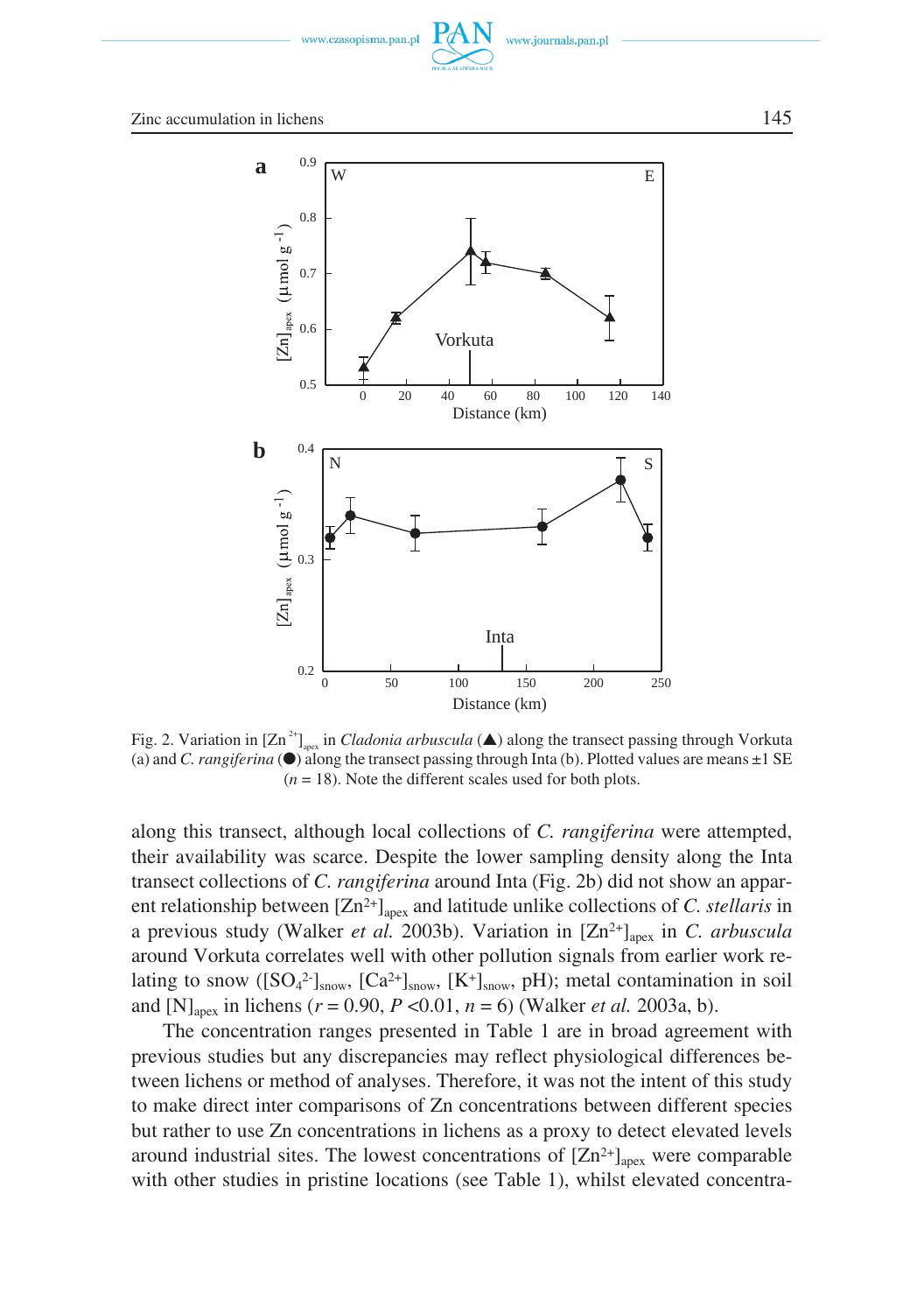

tions around Vorkuta in this study were as high as concentrations found in other *Cladonia* spp. around coal mining towns (Walker *et al.* 2003b; Lawrey and Rudolf 1975). According to Folkeson and Andersson-Bringmark (1988), [Zn<sup>2+</sup>]<sub>apex</sub> mea− sured in *C. rangiferina* sampled 6–7 km away from steel foundries in Gusum, Sweden were 55–75 μg g−1 whilst the first indication of a reduced ground cover for this lichen species was only observed when the  $[Zn^{2+}]$ <sub>apex</sub> exceeded 500 μg g<sup>-1</sup>. Therefore, they suggested that a  $[Zn^{2+}]$ <sub>anex</sub> limit of 600 μg g<sup>-1</sup> would indicate the ap– parent critical threshold concentration (fatal concentration) for survival of *C. rangiferina*. The  $[Zn^{2+}]$ <sub>anex</sub> observed around Vorkuta in this study fall far below the thresholds reported by Folkeson and Andersson−Bringmark (1988) and the con− centrations reported here are therefore likely not to cause damage to these lichens.

Terricolous mat−forming lichens are abundant throughout the sub−Arctic tun− dra and taiga regions and are sentinel species that readily accumulate contaminants that reflect local environmental conditions due to their slow growth and physiol− ogy. The present results using *C. arbuscula* around Vorkuta are consistent with those of previous studies suggesting that they are useful bioindicators for trace metals. While there occurs a clear Zn peak in the town of Vorkuta, Inta is not marked by a Zn anomaly. The anthropogenic Zn peak in *C. arbuscula* around Vorkuta is attributed to local deposition of coal ash from coal combustion extend− ing 25–40 km around Vorkuta.

**Acknowledgements**. — This investigation was a contribution to TUNDRA (TUNdra Deg− radation in the Russian Arctic) supported by the Environment and Climate Programme of the European Commission (contract ENV4−CT97−0522). We are grateful to our Russian colleagues at the Komi Science Centre, Institute of Biology, Syktyvkar and Peter Kuhry for co−ordinating the project.

#### References

CRITTENDEN P.D. 2000. Aspects of the ecology of mat−forming lichens. *Rangifer* 20: 127–139.

- FAHSELT D., WU T−W. and MOTT B. 1995. Trace element patterns in lichens following uranium mine closures. *The Bryologist* 98: 228–234.
- FOLKESON L. and ANDERSSON−BRINGMARK E. 1988. Impoverishment of vegetation in a coniferous forest polluted by copper and zinc. *Canadian Journal of Botany* 66: 417–428.
- GLENN M.G., ORSI E.V. and HEMSLEY M.E. 1991. Lichen metal contents as correlates of air filter measurements. *Grana* 30: 44–47.
- GONZALEZ C.M. and PIGNATA M.L. 1997. Chemical response of the lichen *Punctelia subrudecta* (Nyl.) Krog transplanted close to a power station in an urban−industrial environment. *Environ− mental Pollution* 97: 195–203.
- HILL M.R. 2000. Technological options for the reduction of Russian acid rain and greenhouse gas emissions. *Environmental Planning* B 27: 393–410.
- JÓŹWIK Z. 1990. Heavy metals in tundra plants of Bellsund area, Spitsbergen. *Polish Polar Research* 11: 401–409.
- LAWREY J.D. and RUDOLPH E.D. 1975. Lichen accumulation of some heavy metals from acidic surface substrates of coal mine ecosystems in Southeastern Ohio. *The Ohio Journal of Science* 75: 113–117.